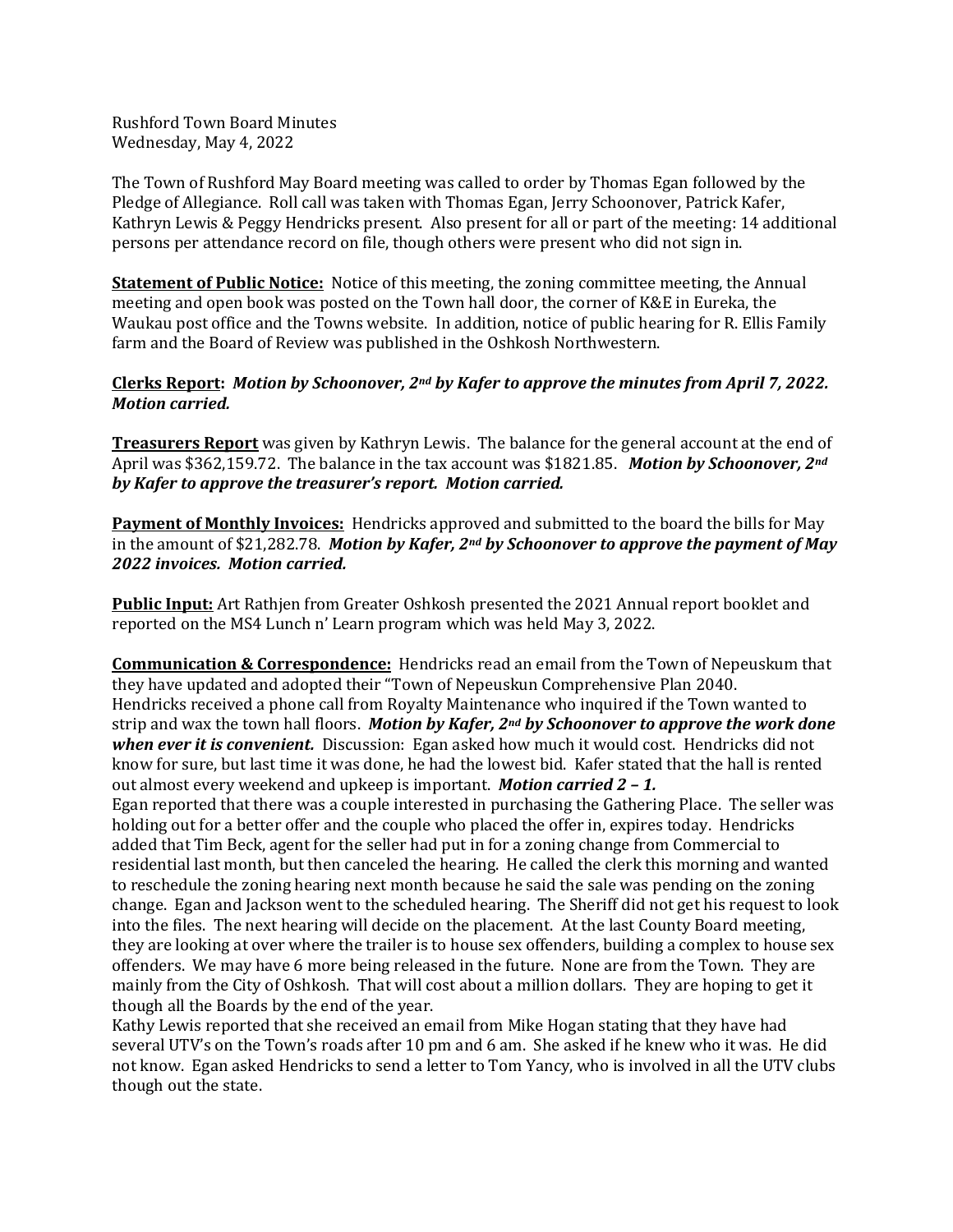**Town Zoning Report:** Tom Jackson reported on the Zoning meeting on April 27<sup>th</sup>. (Minutes are posted on the website.)

#### **Old Business:** None

#### **New Business:**

Picnic License for Flying Mane Horse club for May 7, June 18-19, July 9-10, August 13 & October 8 *Motion by Schoonover, 2nd by Kafer to approve the picnic license to the Flying Mane Horse Club for the dates stated. Motion carried.* 

CSM for R. Ellis Family Farms and Trustees of the Waukau Cemetery Association for parcel numbers 022 0834 & 022 0836 – *Motion by Schoonover, 2nd by Kafer to approve the CSM for R. Ellis Family Farms and Trustees of the Waukau Cemetery. Motion carried.*

Zoning change for R. Ellis Family Farms, #022 0834 from GA to PLI, 1.35 A for addition to Waukau Cemetery. – *Motion by Kafer, 2nd by Schoonover to approve the zoning change for R. Ellis Family Farms for parcel #022 0834 of 1.35A for addition to Waukau Cemetery. Motion carried.*

CSM for Sue Stone, 2602 Fox St, Waukau for parcel #022 1012, 0221017, 0221018, 0221019, 0221020, 0221014, 0221016 Sue Stone stated she is renting out the house on the corner of Mechanic and Fox Street with the intention it will be going to a land contract. To condense everything thing, she would like to change the 4 lots into 1 and on Lot #2, there is an interested buyer to add onto their parcel on Center Street, and she needs a little more room on the parcel she put her new home. She is condensing 10 tax parcels down to 3. *Motion by Kafer, 2nd by Schoonover to approve the CSM for Sue Stone for the parcels listed. Motion carried.* **Kathy Lewis** did mention to Sue Stone that next years tax bills might still come in the 10 separate parcels.

CSM for AO 9686 River Road LLC, for parcels 022 0696, 022 0697, 022 069802 – This CSM was bought before the Board previously, but the Board had questions on the easement that is on the CSM. Egan asked if that will continue to be an easement or if it would land lock the parcels. He stated that he has no intentions of changing anything or blocking them from their property. He does not utilize that road. *Motion by Schoonover, 2nd by Kafer to approve the CSM for AO 9686 River Road LLC, parcels 022 0696, 022 0697, 022 069802. Motion carried.* 

CSM for Big View Hill, LLC, owners Big View Hill LLC, Maurice Fisher, Donna Krueger, Anita Youngbauer, Francis Fisher, parcel # 022 0033 02 and 022 0036 02 – *Motion by Kafer, 2nd by Schoonover to approve the CMS for Big View Hill, LLC, owners Big View Hill LLC, Maurice Fisher, Donna Krueger, Anita Youngbauer, Francis Fisher, parcel # 022 0033 02 and 022 0036 02. Motion carried.*

Resolution 2022-04 – to support NACo's position on defining the waters of the United States (WOTUS) and regulations with Agricultural Considerations – *Motion by Schoonover, 2nd by Kafer to approve and sign resolution #2022-04 which defines the definition of waters of the United States which could have a significant impact on local governments ability to manage "water" without the Federal Government involvement. Motion carried.*

Resolution adopting the Winnebago County Natural Hazards mitigation plan 2022-2026 – *Motion by Kafer, 2nd by Schoonover to adopt the Resolution adopting the Winnebago County Natural Hazards mitigation plan 2022-2026 and to provide a copy of the final resolution to Winnebago County Emergency Management. Motion carried.*